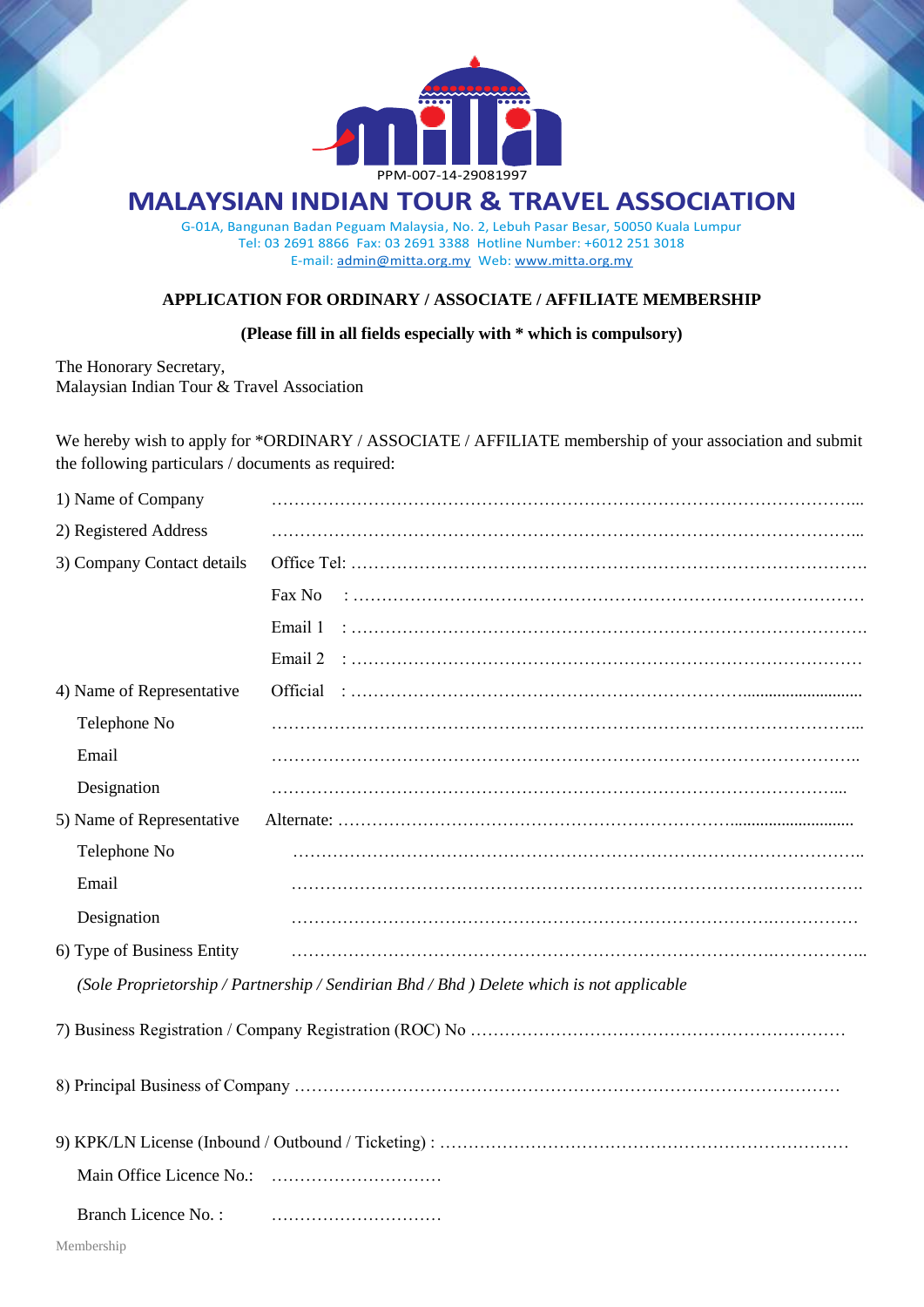

# **MALAYSIAN INDIAN TOUR & TRAVEL ASSOCIATION**

G-01A, Bangunan Badan Peguam Malaysia, No. 2, Lebuh Pasar Besar, 50050 Kuala Lumpur Tel: 03 2691 8866 Fax: 03 2691 3388 Hotline Number: +6012 251 3018 E-mail: [admin@mitta.org.my](mailto:admin@mitta.org.my) Web: [www.mitta.org.my](http://www.mitta.org.my/)

10) Other Licenses *(Limousine / Car Rentals / Others)* ……………………………………………..………………

11) Membership of Other Association *(if any please state)* MATTA/MITA/MCTA/CRAM/PATA

| 13) Capital Structure of the firm:                  |  |
|-----------------------------------------------------|--|
| a. Authorised/Nominal Capital                       |  |
| b. Paid-up Capital as at to date                    |  |
|                                                     |  |
| $minimum 35\%$                                      |  |
| d. Bumiputra owned                                  |  |
| e. Foreign owned                                    |  |
| 14) Branch offices located at:                      |  |
|                                                     |  |
| $(15)$ Mamas of all Divertors on Duinainal neutrons |  |

#### 15) Names of all Directors or Principal partners:

|                | Name | Designation | Email | Contact No. |
|----------------|------|-------------|-------|-------------|
| a.             |      |             |       |             |
| b.             |      |             |       |             |
| $\mathbf{c}$ . |      |             |       |             |
| d.             |      |             |       |             |
| e.             |      |             |       |             |
| . .            |      |             |       |             |

With this application, we submit the following: *(please tick whichever is relevant)*

a. Form 9, 24 & Form 49 (Business Registration / or ROC generated forms under Companies Act 2016 section 14 & section 15)

b. Photocopy of the KPK / LN Licence / Letter of approval from Ministry of Tourism

c. Full set of Company Incorporation documents

We agree and shall inform the Association of any changes in material facts as stated above from time to time. We enclose here with the Bank Cheque No ………………… of MYR 350.00

(Cheque to be made payable to **MALAYSIAN INDIAN TOUR & TRAVEL ASS (MITA)**

**Our bank details: CIMB – 8000 231 477**

Being Entrance Fee and Annual Subscription for \*ORDINARY / ASSOCIATES / AFFILIATE (ENTRANCE: RM300.00 & ANNUAL MEMBERSHIP: RM50.00

| Name (in Block Letter) |  |  |
|------------------------|--|--|
| Designation            |  |  |
| Company Stamp          |  |  |